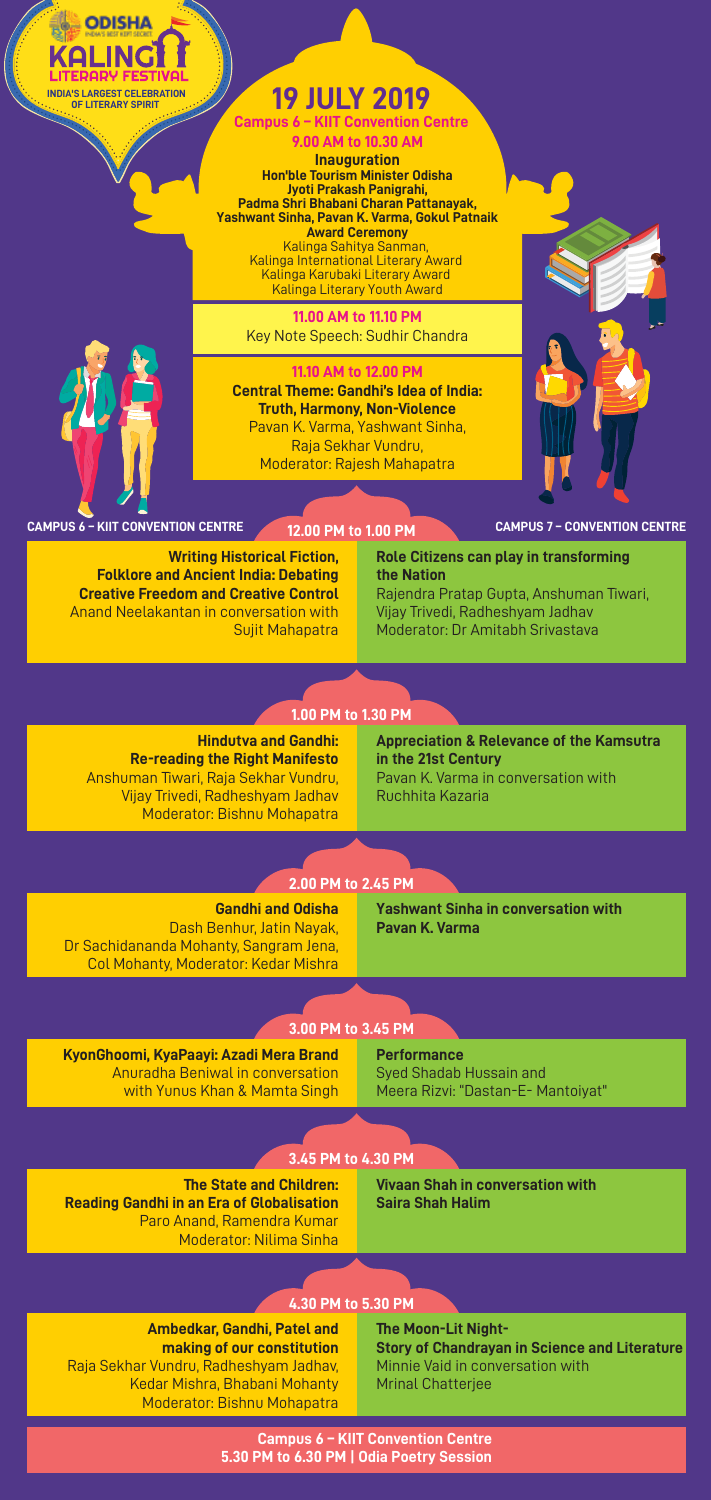

**KIIT Convention Centre- Seminar Hall | 7.00 PM Onwards | Multilingual Poetry recitation**